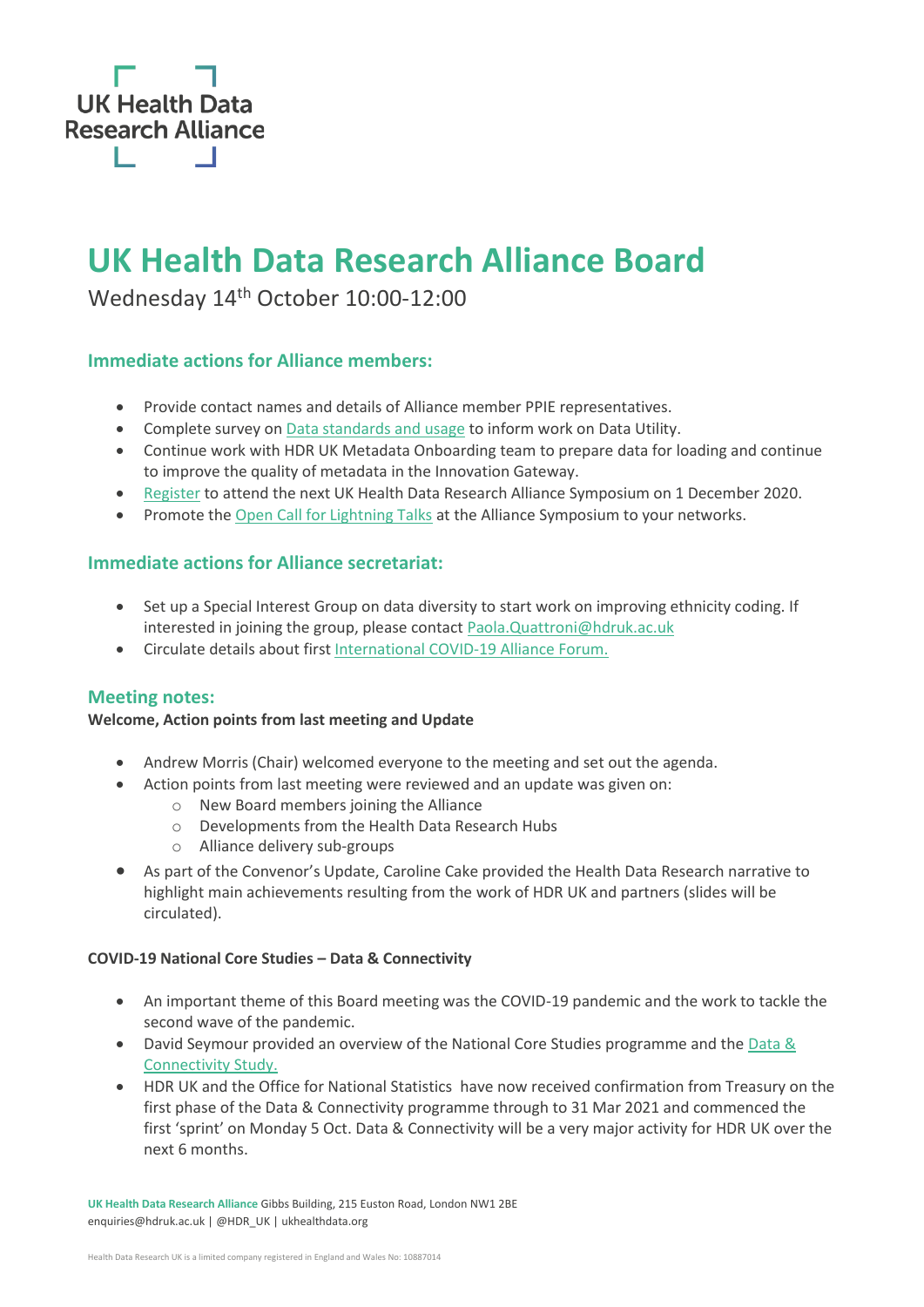

- The Board welcomed this work and acknowledged the need of addressing the fragmentation of work leveraging cross-sectoral opportunities.
- It was noted that studies not currently part of the National programme are still of great importance and it will be interesting to see how these will fit within the National Core Studies work.
- The Board also noted that it would be helpful to clarify if there will be a process for members to get involved in this work.

#### **Data diversity and ethnicity coding improvements**

- Following the previous Board meeting, it was agreed that improving quality of ethnicity coding and using data to help increase the representativeness of research studies will be the initial focus of this work to be initiated by the Data Officers Group. This also strengthens HDR UK's data diversity commitment set out in our Diversity and Inclusion policy.
- We are now seeking volunteers to create a Special Interest Group to define the initial set of activities and complement the work of the Data Officers Group. Several Alliance members expressed interest in joining this group.
- This work will also be complementary to recording ethnicity data elements within the metadata of datasets listed in the gateway (technical metadata element/data profiling).
- Alastair Denniston mentioned the concept of Data Poverty and the work of PIONEER and Insight Hubs, also highlighted i[n this blog](https://www.hdruk.ac.uk/news/leaving-none-behind-in-the-digital-health-era/) an[d this paper.](https://www.sciencedirect.com/science/article/pii/S2589750020302405) Ensuring inclusiveness and representativeness of data is important to ensure reliability of insights.
- Liz Sapey shared a design series of infographics that are currently used to describe visually the attributes of datasets. This is a helpful tool to describe the importance of data ethnicity in hospitals providing an instant taste of what data holds. It was suggested it could also be used to describe datasets in the gateway).
- Stephen Lock highlighted the NIHR strategy around Underserved community. NIHR CRN analysis showed that there is an inverse correlation between the areas of high prevalence of disease (or high levels of deprivation) and areas of high levels of recruitment to research. We're actively looking to improve this by (for example) changing the way we allocate sites in multi-centre studies or fund studies that actively seek to address this. [This paper](https://www.nihr.ac.uk/documents/improving-inclusion-of-under-served-groups-in-clinical-research-guidance-from-include-project/25435) showcases an example of how NIHR CRN were used to address health inequality.
- Stephen Lock stressed the importance of inclusiveness in clinical trial enrolment and supporting everyone's participation. The NIHR CRN is involved in the [INCLUDE project,](https://www.nihr.ac.uk/documents/improving-inclusion-of-under-served-groups-in-clinical-research-guidance-from-include-project/25435) aiming to examine how under-represented groups can better included in clinical research and published a guidance around this.
- Neena Modi highlighted the importance of including pregnant women out in vaccine trials, currently an under-represented group.

#### **Black internship programme**

- Caroline Cake presented the new HDR UK Black Internship Scheme for health data scientists to work with Alliance members and other partner organisations.
- To date, 27 organisations have agreed to take part in the programme.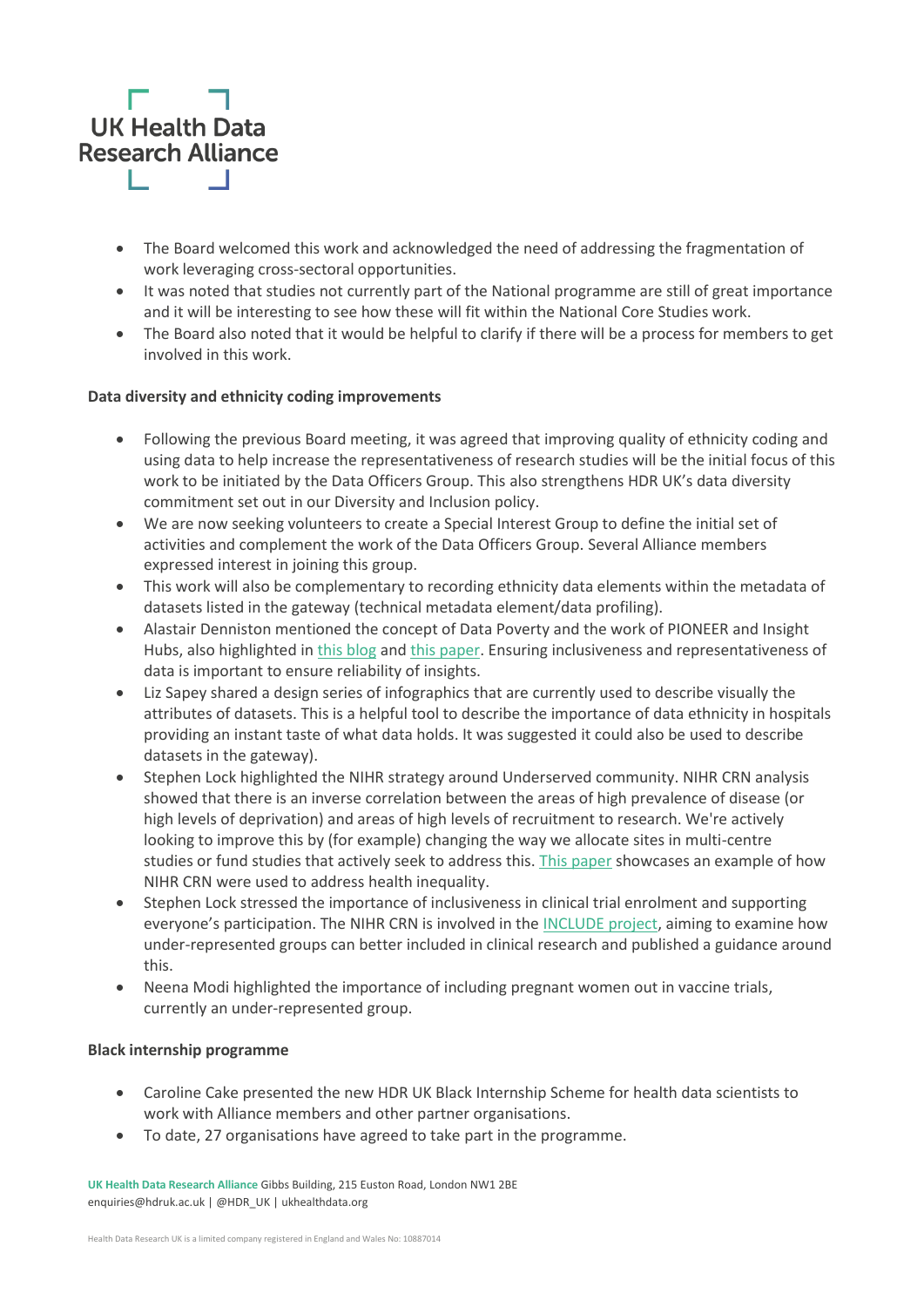

#### **Data Utility**

- Data utility work provides a means of articulating the usefulness of datasets.
- This is intended to support user activity through the Gateway and includes development of a Data Utility Evaluation Framework and using open source tools for data profiling.
- An update on data improvement work undertaken by Hubs was provided by Andy Rees (DigiTrials) and Chris Orton (BREATHE). Learnings can be applied across the UK Alliance.

#### **Innovation Gateway**

- Recent updates on the phase 2 development of the [Innovation Gateway](https://www.healthdatagateway.org/) and updates on data access work were presented.
- The first version of the Five Safe data access application form will be available for some custodians within the next couple of months.

# **Next Alliance Board meeting**

• The next Alliance Board meeting will take place on **20 January, 10:00-12:00** via teleconference (Zoom details to be provided). Please save the date, a calendar invite will follow.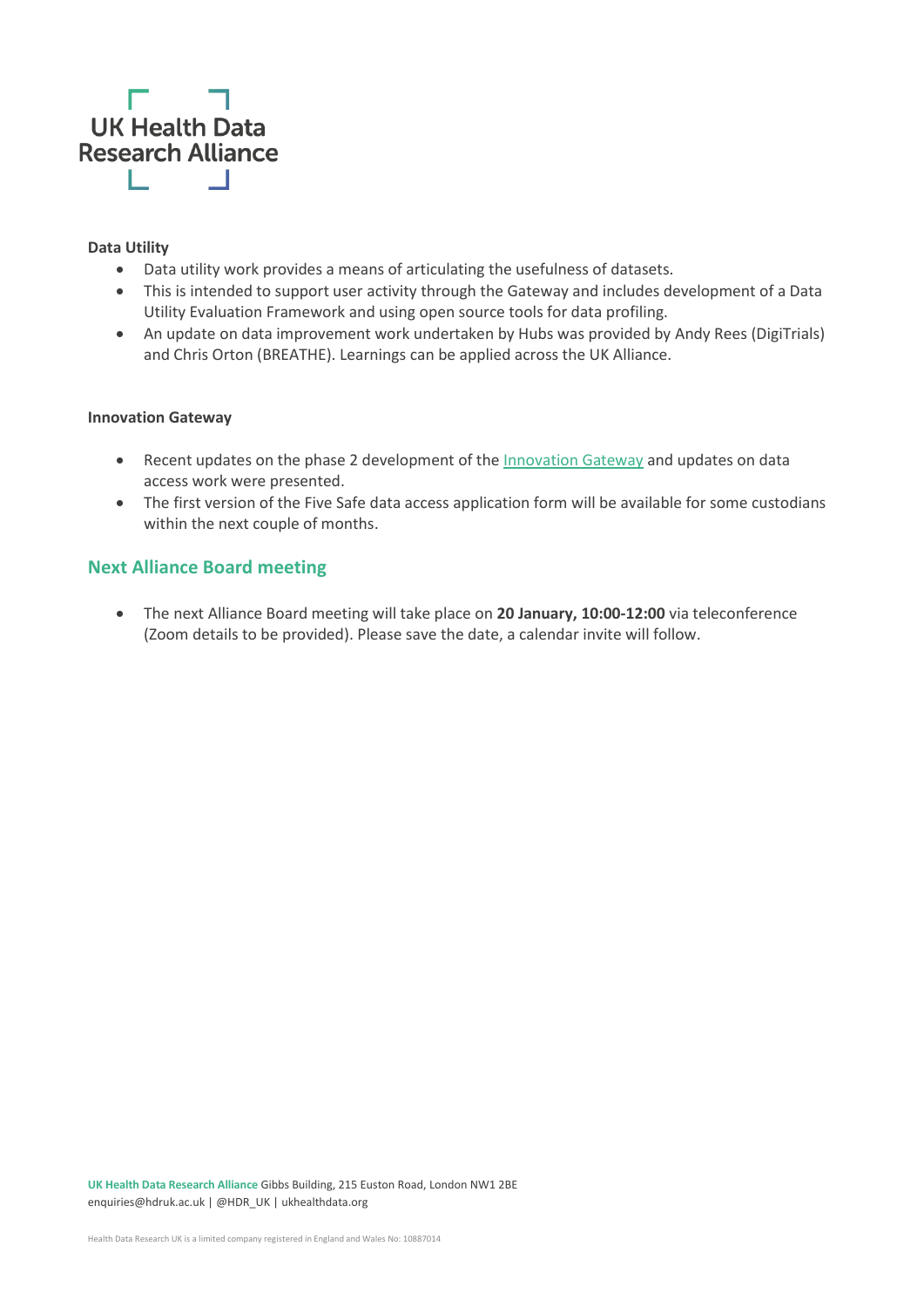

# **Appendix**

# **Attendees via Zoom**

| <b>Name</b>           | Organisation                                                |
|-----------------------|-------------------------------------------------------------|
| Claire Bloomfield     | National Consortium of Intelligent Medical Centre (NCIMI)   |
| Alistair Weir         | Guy's and St Thomas Hospital Foundation Trust               |
| Chris Orton           | SAIL Databank                                               |
| David Porteous        | <b>Generation Scotland</b>                                  |
| lan Young             | Health & Social Care Northern Ireland                       |
| Mark Beggs            | <b>NCIMI</b>                                                |
| Andy Roddam           | Accelerating Detection of Disease Project                   |
| Geoff Huggins         | <b>NHS Scotland</b>                                         |
| Janet Valentine       | <b>CPRD</b>                                                 |
| John Bradley          | <b>NIHR BioResource</b>                                     |
| Kate Blake            | Guy's and St Thomas Hospital Foundation Trust               |
| David Crossman        | <b>Scottish Government</b>                                  |
| <b>Mark Howells</b>   | Nottinghamshire Healthcare NHS Foundation Trust             |
| Rebecca Cosgriff      | <b>Cystic Fibrosis Trust</b>                                |
| David Ford            | <b>SAIL DataBank</b>                                        |
| <b>Hilary Fanning</b> | University Hospitals Birmingham NHS Foundation Trust        |
| Sneha Anad            | University of Oxford, RCGP Research and Surveillance Centre |
| Neena Modi            | <b>NDAU Imperial College</b>                                |
| Indra Joshi           | <b>NHSX</b>                                                 |
| Peter Bradley         | Public Health England                                       |
| Katie Kissick         | <b>BREATHE</b>                                              |
| Matt Cooper           | Data-CAN                                                    |
| Stephen Lock          | NIHR Clinical Research Network                              |
| Fran Woodard          | <b>NHS Digital</b>                                          |
| Tom Denwood           | <b>NHS Digital</b>                                          |
| <b>Yvonne Silove</b>  | <b>HQIP</b>                                                 |
| Alastair Denniston    | <b>INSIGHT</b>                                              |
| Liz Sapey             | <b>PIONEER</b>                                              |
| Cathie Sudlow         | <b>HDRUK</b>                                                |
| <b>Andrew Morris</b>  | <b>HDRUK</b>                                                |
| Kay Snowley           | <b>HDRUK</b>                                                |
| Caroline Cake         | <b>HDRUK</b>                                                |
| David Seymour         | <b>HDRUK</b>                                                |
| Gerry Reilly          | <b>HDRUK</b>                                                |
| Peggy Barthes-Streit  | <b>HDRUK</b>                                                |